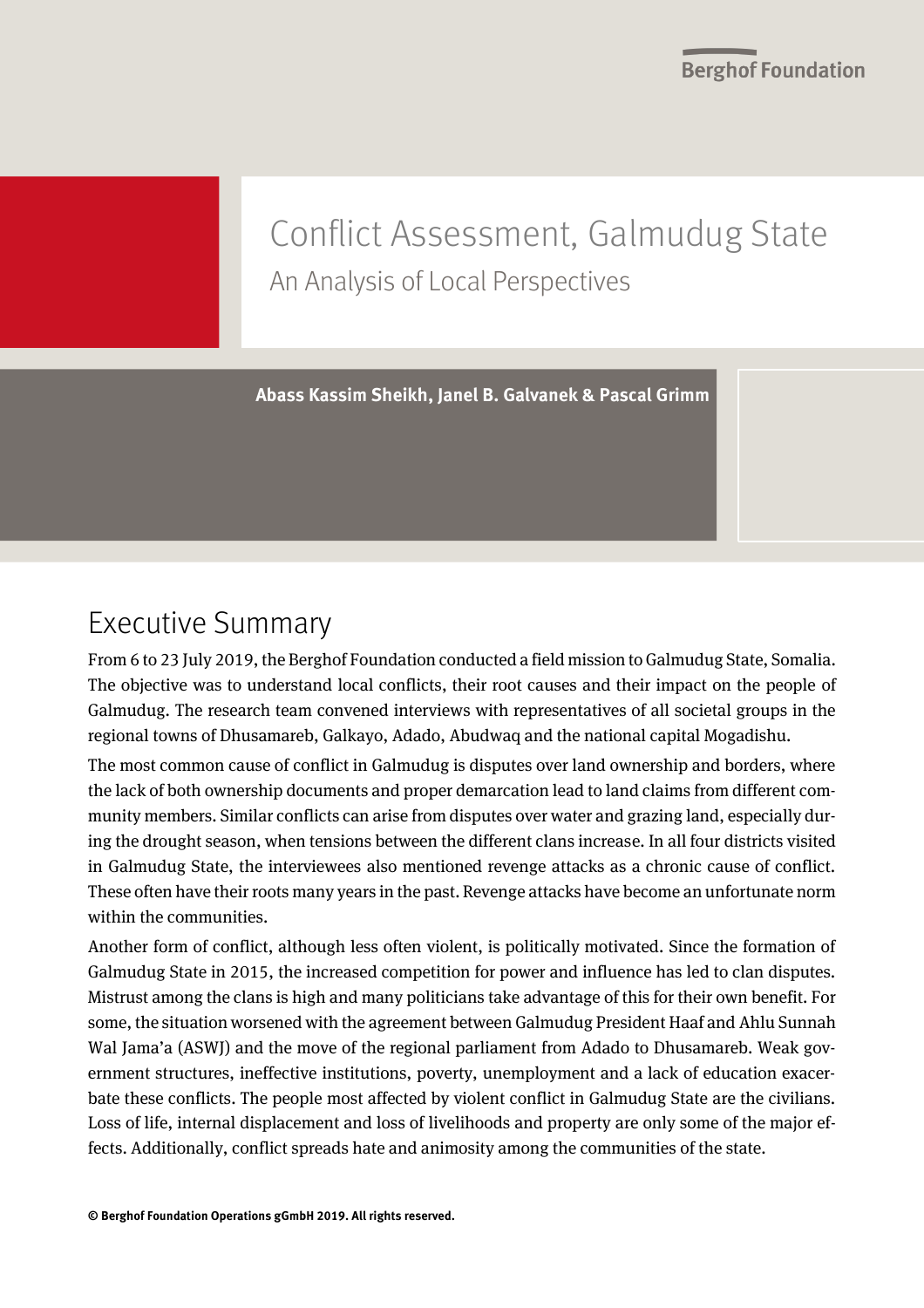People across all regions mentioned politicians and the business community as primary drivers of conflict. Otherwise, the perspectives on conflict actors varied from region to region and between different societal groups. Traditional elders and religious leaders are seen by most interviewees as the primary peacemakers in Galmudug State, but youth groups in particular pointed out the ambivalent role that elders can play in clan conflicts. However, most interviewees still see traditional elders as the group that is primarily responsible for leading conflict resolution initiatives. Thus the Xeer system continues to play a very important role in Galmudug society, but its weaknesses – such as a lack of comprehensiveness and effectiveness – were also pointed out. Especially youth and women's groups emphasize their own (potential) role in awareness-raising campaigns and reconciliation activities. This was confirmed by respondents from other societal groups across the regions who value the complementary role that youth and women can additionally bring to conflict resolution.

While politicians, elders and the business community mainly perceive political processes as inclusive and open for everyone, youth and especially women pointed out that they are often sidelined. The 4.5 system is seen negatively among all groups interviewed. The same negative opinion applies to federalism as well, although many also emphasized the people's lack of understanding on what federalism actually implies.

Many interviewees emphasized the need for more frequent and comprehensive reconciliation activities. Currently, a lack of funding is one of the biggest challenges for reconciliation activities, followed by the lack of security, a weak government administration and, in some cases, a lack of will to reconcile. In order for successful reconciliation to take place, there is a need for dialogue, stronger governmental institutions, the empowerment of community peacemakers through capacity and skills development and awareness-raising campaigns within the communities.

## <span id="page-1-0"></span>Acknowledgements

This report is only possible thanks to the field research team – Abass Kassim Sheikh, Sharif Abukar Ahmed, Mohamed Hassan, Zainab Mohamed and Mohamud Hassan Abdi. We would also like to thank the Minister of Reconciliation and Federal Affairs in Galmudug State, Mr. Saleh A. Mohamed, as well Mr. Abdi Kafi, Galmudug Minister of Planning, and Mr. Mohamud Mohamed Samatar "Duran", Galmudug Minister of the Interior, all of whom greatly assisted the field research team in July 2019. Furthermore, we are greatly appreciative of our project partner, the Heritage Institute for Policy Studies, for their valuable advice and assistance with the research. Lastly, we send a special thank you to the many interview partners in Galmudug State who took the time and effort to meet and share their views with the research team. This research has been generously funded by the German Federal Foreign Office.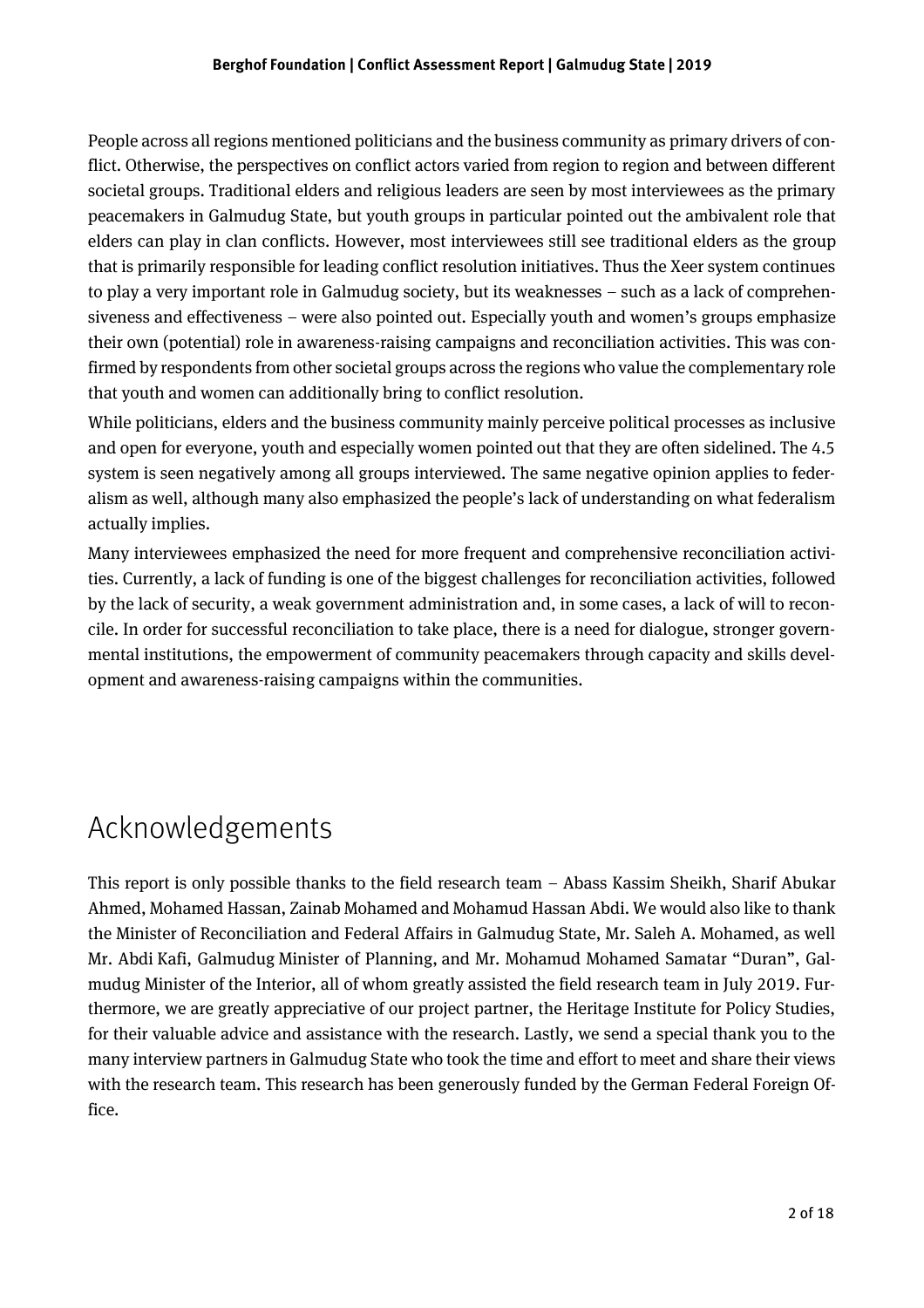## <span id="page-2-0"></span>Table of Contents

| 5. Political Participation and Power-sharing Clan Formulas in Galmudug 13 |
|---------------------------------------------------------------------------|
|                                                                           |
|                                                                           |
|                                                                           |
|                                                                           |
|                                                                           |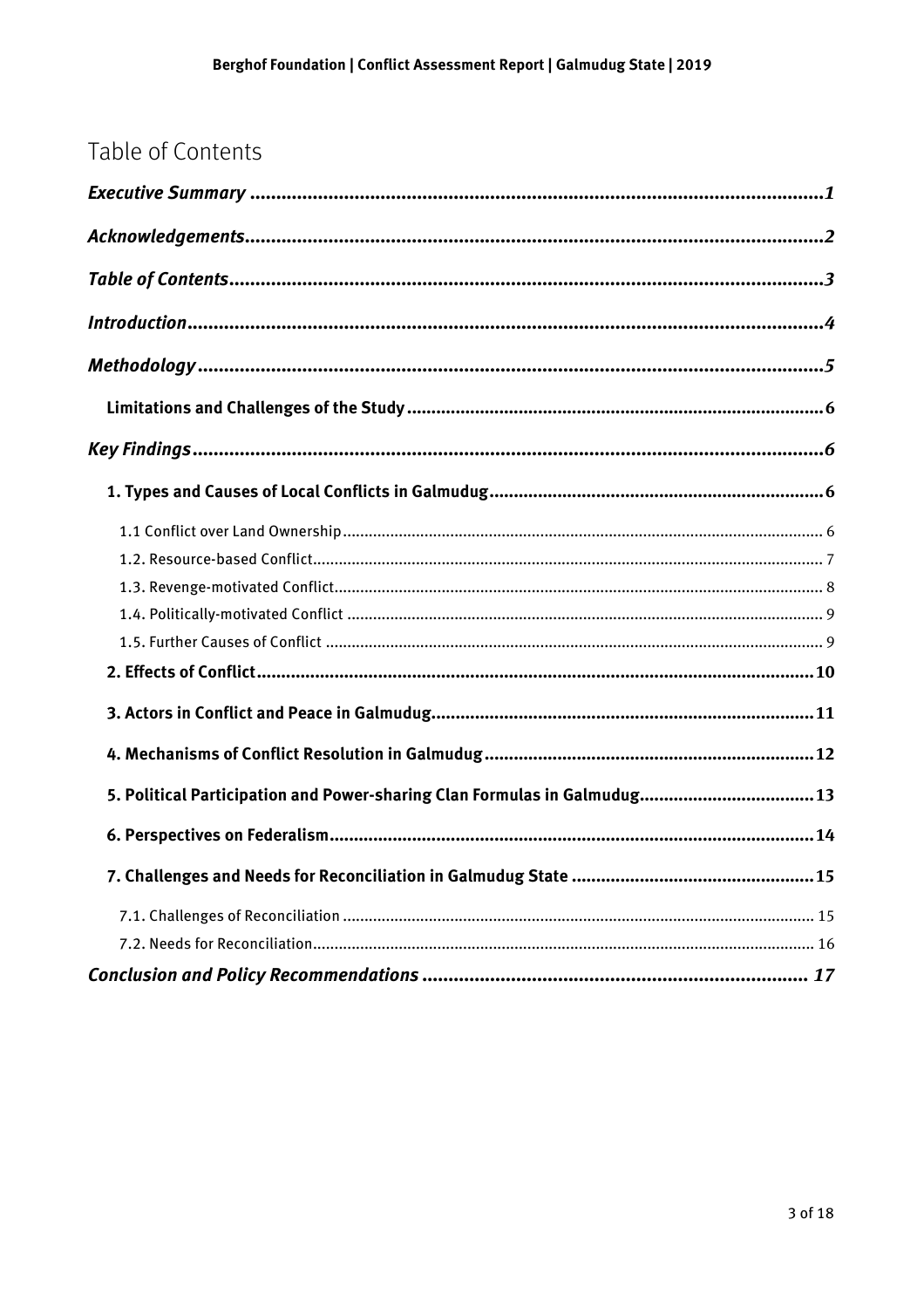#### **List of Abbreviations**

| <b>ASWJ</b> | Ahlu Sunnah Wal Jama'a               |
|-------------|--------------------------------------|
| <b>FGD</b>  | <b>Focus Group Discussion</b>        |
| <b>FGS</b>  | <b>Federal Government of Somalia</b> |
| <b>FMS</b>  | <b>Federal Member State(s)</b>       |
| <b>MP</b>   | <b>Member of Parliament</b>          |

## <span id="page-3-0"></span>Introduction

 $\overline{a}$ 

The Somali state of Galmudug, situated northwest of the nation's capital Mogadishu, resulted from the merger of the two regions Galgadud and Mudug in 2015. The merger process was a painful undertaking, and although the 11 clans of  $Galmudug<sup>1</sup>$  ultimately reached an understanding with regard to power sharing, the state and its clans have remained polarized. Notably, the armed Sufi group Ahlu Sunnah Wal Jama'a (ASWJ) refused to join the Galmudug administration and remained outside of the governance structure. That changed in December 2017, when ASWJ signed a power-sharing deal with Galmudug State, represented by Galmudug President Ahmed Duale Gelle "Haaf". The agreement was intended to harmonize the parallel governance institutions, the constitutions and the security forces under the Galmudug administration, which was to be joined by ASWJ authorities. However, in the end, the power-sharing agreement exacerbated the divisions in the leadership of Galmudug State, specifically between the president and vice-president, Mohamed Hashi Abdi, and created a new power struggle between Dhusamareb and Adado.

The implementation of a federal System in Somalia, beginning in 2012, has thus brought with it an entirely new level of conflict to a region that already had its fair share of conflict in the past. The questions of fair power sharing and the move of the regional parliament to the Dhusamareb that happened after the signing of the agreement in 2017 have exacerbated old conflicts and started new ones among the various clans of Galmudug. However, the ongoing political conflict for power and influence between ASWJ and other political groups are only the most obvious of conflicts that affect Galmudug State and its people. Many other grievances, concerns and fears exist in the communities and are interlinked with each other.

In order to understand the complexity of some of this ongoing conflict, one needs to listen to the people who are directly affected by conflict and to consider their unique perspectives. The Berghof Foundation conducted research in Galmudug State with the objective of speaking with members of all societal groups in various locations, in order to better understand the challenges and needs of the people of

<sup>1</sup> According to the power-sharing arrangements used in Galmudug, there are 11 clans: Saleban, Sa'ad, Ayr, Duduble, Marehan, Murursade, Dir, Surur, Wa'esle, Shekhaal and several smaller clans (Madhibaan, Tumaal, Haskul) which together equal one clan. This 11-clan arrangement is highly controversial in the state, as some of the clans are opposed to it. These clans believe that the arrangement serves the interest of a few powerful clans.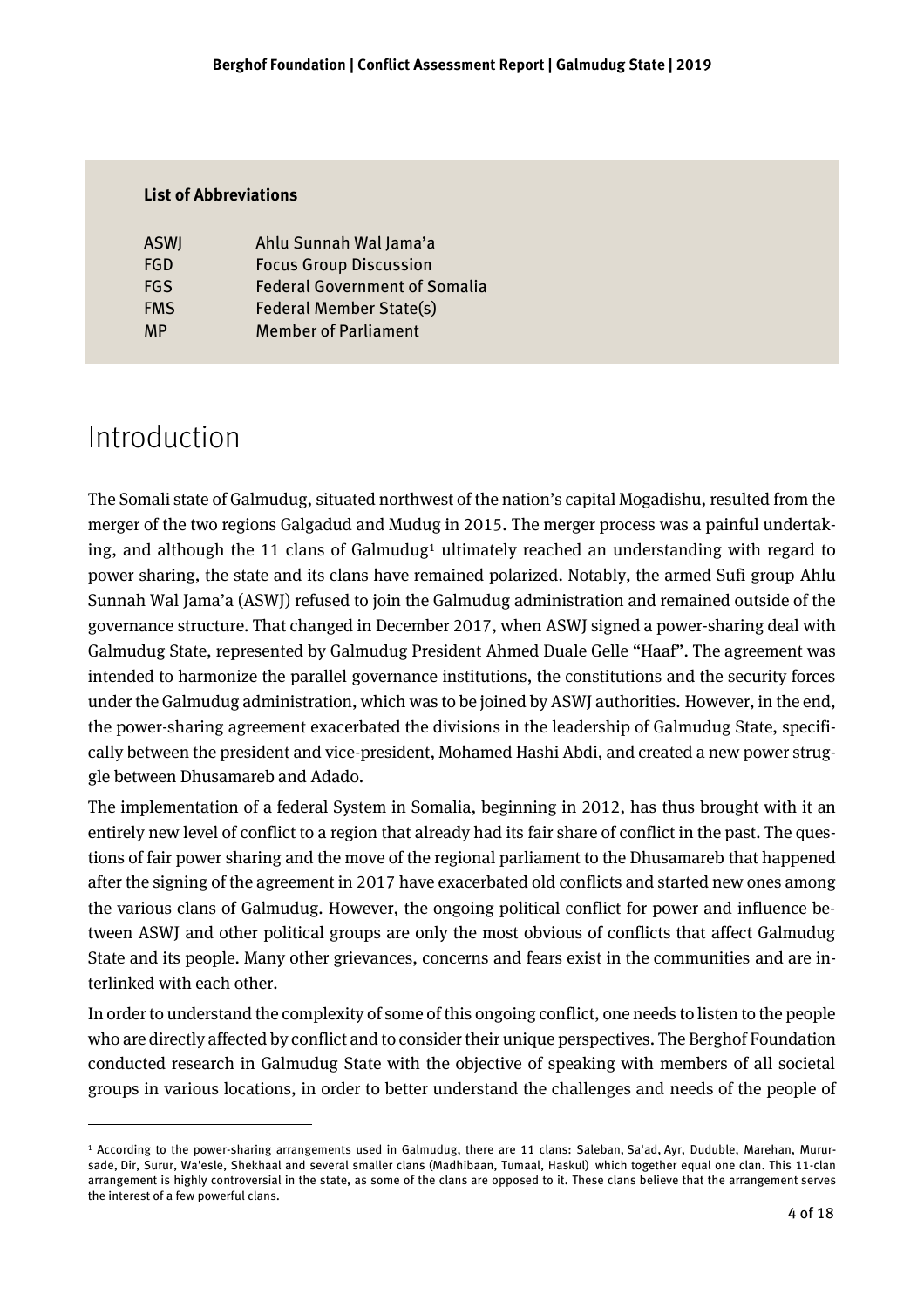Galmudug. The information gathered was then analyzed according to location and societal groups interviewed, so as to have a comprehensive picture of conflict in the state. This report is a summary of our findings.

## <span id="page-4-0"></span>Methodology

This study investigated the nature and dynamics of conflicts in Galmudug State. The assessment examined the various conflicts that exist in the state and the key actors that play a central role in these conflicts. The assessment also examined the conflict resolution mechanisms that are used to resolve local conflicts in Galmudug State, and the actors that play an important role in conflict resolution and reconciliation processes. Furthermore, we examined opinions and attitudes on topics such as federalism, the 4.5 system and overall political participation in Galmudug State. Lastly, the study investigated the various challenges to conflict resolution and reconciliation processes as well as the urgent needs of the citizens of Galmudug State with regard to peace and conflict.

The study employed qualitative research methods, specifically focus group discussions and key informant interviews, which allowed the participants to express, in detail, their thoughts about the conflicts in their region. Focus group discussions were held with various societal groups, including community elders, religious leaders, business leaders, women's groups, youth groups, and members of civil society groups, while key informant interviews were held with key stakeholders in Galmudug, both governmental and non-governmental. They included district commissioners, mayors, key ministers in the Galmudug administration, politicians such as regional and federal MPs, and members of civil society such as journalists and intellectuals. In total 187 people were interviewed between 6 July and 23 July 2019: 40 community elders, 40 women, 41 youth (both women and men), 32 people from the business community, 25 civil society actors and/or professionals (teachers, professors, etc.) and 9 government officials.

The assessment was conducted in four geographically diverse districts within Galmudug state – Dhusamareb, Galkayo, Adado, Abudwaq. Galmudug actors currently living in Mogadishu were also interviewed in order to get a better understanding of the perceptions and realities of the conflicts that exist in the state. The locations were selected based on the ability to reach members of all 11 clans of Galmudug from these locations and the prevalence of local conflicts in the districts and their surroundings. The locations were selected after extensive consultations with the Galmudug administration and our project partners.

Prior to the fieldwork, the Berghof Foundation's five-person field research team received training on research methodology and ethical guidelines that should be considered during the fieldwork. The team also reviewed and practiced the planned interview questions. The questions were later translated into Somali for the target groups in order to elicit better participation in the process.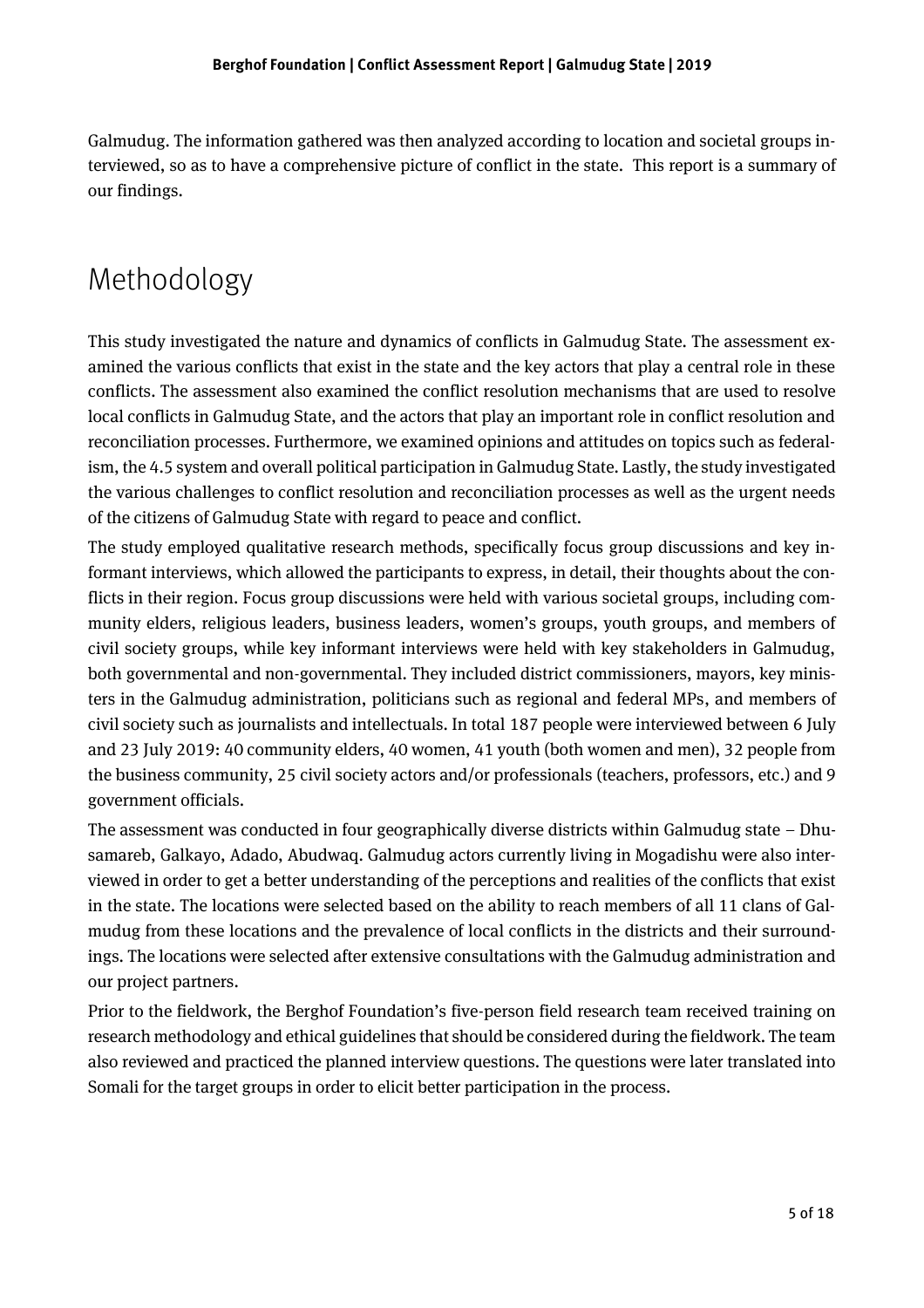## <span id="page-5-0"></span>**Limitations and Challenges of the Study**

The main limitations and challenges faced during data collection included the following:

- $\blacksquare$ **Cancelled interview appointments:** In some districts, some expected interviewees postponed and unfortunately cancelled the scheduled appointments, which inconvenienced the research team.
- **Insecurity:** There were attacks and assassinations that took place in some of the districts where interviews were being held, which lead to a heightened level of fear and anxiety.
- **Length of the discussions:** Due to the scope of the assessment, some of the interviews took longer than anticipated, which caused some of the interviewees to become impatient and end the interviews. In such cases, the researchers focused on the most important questions.

## <span id="page-5-1"></span>Key Findings

### <span id="page-5-2"></span>**1. Types and Causes of Local Conflicts in Galmudug**

Conflict in the four districts visited during the field research in Galmudug State generally occurs over the ownership of land, land demarcations, competition for scarce resources such as water or grazing land, revenge killings, and disagreements arising from power, resource sharing, or clan dominancy in the region. In all the locations visited during the assessment, the discussants revealed that the conflicts often start from disagreements between individuals over an issue and later escalate to the clan level where clan kinsmen intervene to assist their fellow clan members. The conflicts further escalate to violence through the involvement of clan militia groups (who act and fight on the frontline on behalf of their clan members) and through the financial and material contributions made by other clan members. The involvement of these parties is often seen as a communal responsibility to protect clan supremacy within society. The following types of conflicts were emphasized by the respondents during the conflict assessment:

#### <span id="page-5-3"></span>**1.1 Conflict over Land Ownership**

In each of the four locations visited, the assessment revealed that the most common cause of conflict is disputes over land ownership and borders. Due to the lack of ownership documents and proper demarcation of land in the region, some community members may claim ownership of the same land, others seek to expand their territory, while others fight over land borders, thus sparking clan-related violent conflict. According to many respondents, land-related conflicts have been happening in Galmudug for many years, and it has become the norm for communities to claim the same land or seek to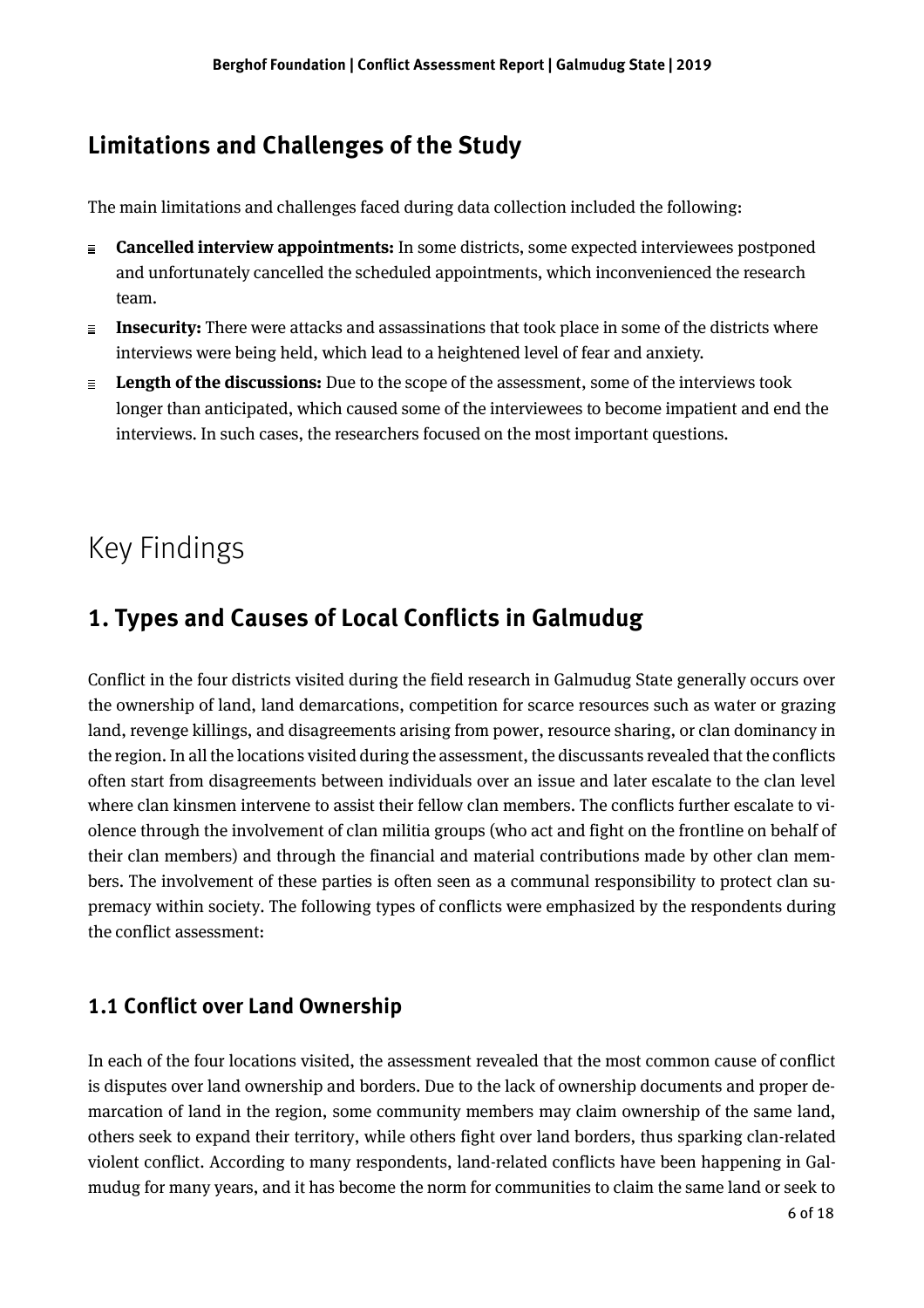expand their territory and thus widen their sphere of influence. However, it is important to note that most of these conflicts happen in the outskirts of villages surrounding the four major towns visited during the assessment.

A senior government official interviewed held the view that the competition for land ownership can be attributed to the widely held belief that the more land a clan or community owns, the greater its bargaining power in the power-sharing sphere. This makes competition over land a common trend among the communities that reside in Galmudug.

The following are examples of some of the land-related conflicts across Galmudug State $^{\rm 2}$ :

- In Galkayo district, the discussants frequently mentioned a conflict between the Rer Nim'aale sub clan of the Sa'ad-Habargidir clan and the Suleman Abdalla sub clan of the Sure-Dir clan in Af Barwaqo and Tawfiq villages (8 kilometers apart) over the ownership of land. This conflict started in 2003, leading to the death of many people, the displacement of many others and the destruction of property. There is potential for the conflict to arise again.
- $\equiv$  In Dhusamareb district, a conflict emerged recently between the Duduble clan and the Absiye sub clan of the Eyr-Habargidir clan in Bula'ale village over the settlement of land. The clashes started when some people from the Duduble clan settled in Bula'ale village, which is dominated by the Absiye clan. These clashes caused the death of 14 people and the displacement of many others. In retaliation, some people from the Duduble clan attacked a beekeeping business owned by a man from the Absiye clan in a nearby village and killed people from the Rahanweyn clan – who happened to be on the premises at the time of the attack, mistaking them to be from the Eyr-Absiye clan. This attack escalated the conflict further.

#### <span id="page-6-0"></span>**1.2. Resource-based Conflict**

 $\overline{\phantom{a}}$ 

Somalis are traditionally livestock-keeping nomadic communities and are known for moving from one area to another in search of water and pasture, especially during drought season, and the sharing of resources is a common practice among clans in Somali society. However, despite the various resourcesharing arrangements, resource-based conflicts are quite common in Galmudug State, when communities try to access scarce resources such as water and grazing land for survival. $^3$  This results in violent clashes among clans and sub-clans in the state. In Galmudug, most resource-based conflicts arise when members of one clan are welcomed by another clan to utilize water and pasture on a temporary basis. The visiting clan then often breaks the agreement and settles in the area permanently by drilling a water well. The drilling of a well generally indicates intention of permanent residency and this often

<sup>2</sup> The information in this report concerning the specific conflicts was gathered in July 2019 and was the status of the conflict at that time. The conflicts may have since changed following the data collection.

<sup>&</sup>lt;sup>3</sup> Since the most serious and violent conflicts (over land and resources) generally arise between nomadic communities, we placed more emphasis in the report on these types of conflicts, rather than on conflicts that occur within the urban centers of Galmudug.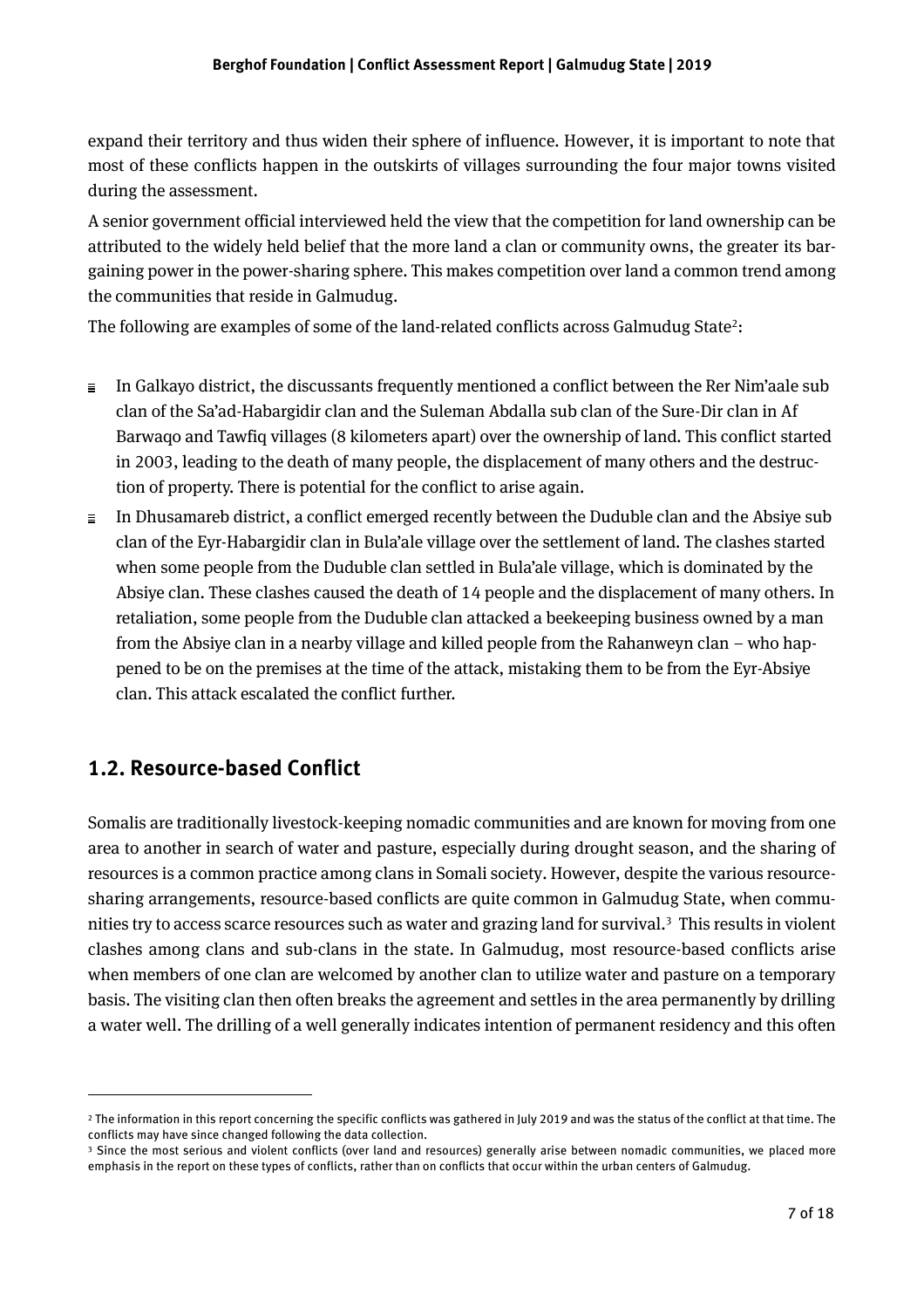results in violent clashes and the eviction of the visiting clan from the area. Below are examples of resource-based conflicts that have happened in the state of Galmudug in recent years:<sup>4</sup>

- In Galkayo district, a conflict broke out between the Rer Jalaf sub clan of the Sa'ad-Habargidir clan  $\equiv$ and the Wagardhac sub clan of the Marehan clan in the Somalia-Ethiopia border village of Kahandale over competition for water resources. Clashes erupted when people from the Rer Jalaf clan wanted to utilize a water well owned by someone from the Wagardhac clan without his consent, thus leading to clashes and the death of 35 people.
- $\equiv$  A conflict in Galinsor erupted between two men of the Marehan and Habargidir clans, which later escalated to violence at clan level. The source of the conflict was competition over a particular water resource, and the conflict has caused the death of several people, displacement and the destruction of property.

#### <span id="page-7-0"></span>**1.3. Revenge-motivated Conflict**

l

Conflict caused by revenge attacks were identified as a chronic cause of conflict in all four locations visited in Galmudug. With the exception of a few respondents in Galkayo district, the overwhelming majority of the respondents in the five locations revealed that revenge-motivated conflicts were common in their district. This problem dates back to many years in Mudug and Galgadud regions, and has unfortunately become a norm within the communities of the regions.

Due to deep-seated grievances resulting from past incidents, some members of the communities, especially immediate family members such as the sons and the brothers of the victims, bear the responsibility to revenge the family member who was killed. In some clans, it is a shame not to seek blood revenge for victims. This encourages individuals to wage attacks, which lead to cycles of killings and clashes, thus making the resolution of the conflict extremely complicated. An interviewee in Adado district stated that the community encourages individuals to revenge for their family members who have been killed, raped or maimed in previous conflicts years back:

"*… sons of the victims are encouraged to revenge for their father or mother who probably was killed 20 or 30 years ago and as a result conflict is reignited*".

In some cases, communities pursue 'value killing' where an innocent person of equal value is targeted regardless of his connection to the conflict.

The majority of the discussants and the interviewees indicated revenge attacks to be a serious problem in the state that needs urgent attention, as conflicts are reignited whenever revenge attacks happen. These killings have a significant impact on the communities beyond the killing of people, as people caught up in these cycles may be unable to move freely or work due to fear of retaliatory attacks. This was highlighted by a senior official within the Galmudug administration:

<sup>4</sup> The information in this report concerning the specific conflicts was gathered in July 2019 and was the status of the conflict at that time. The conflicts may have since changed following the data collection.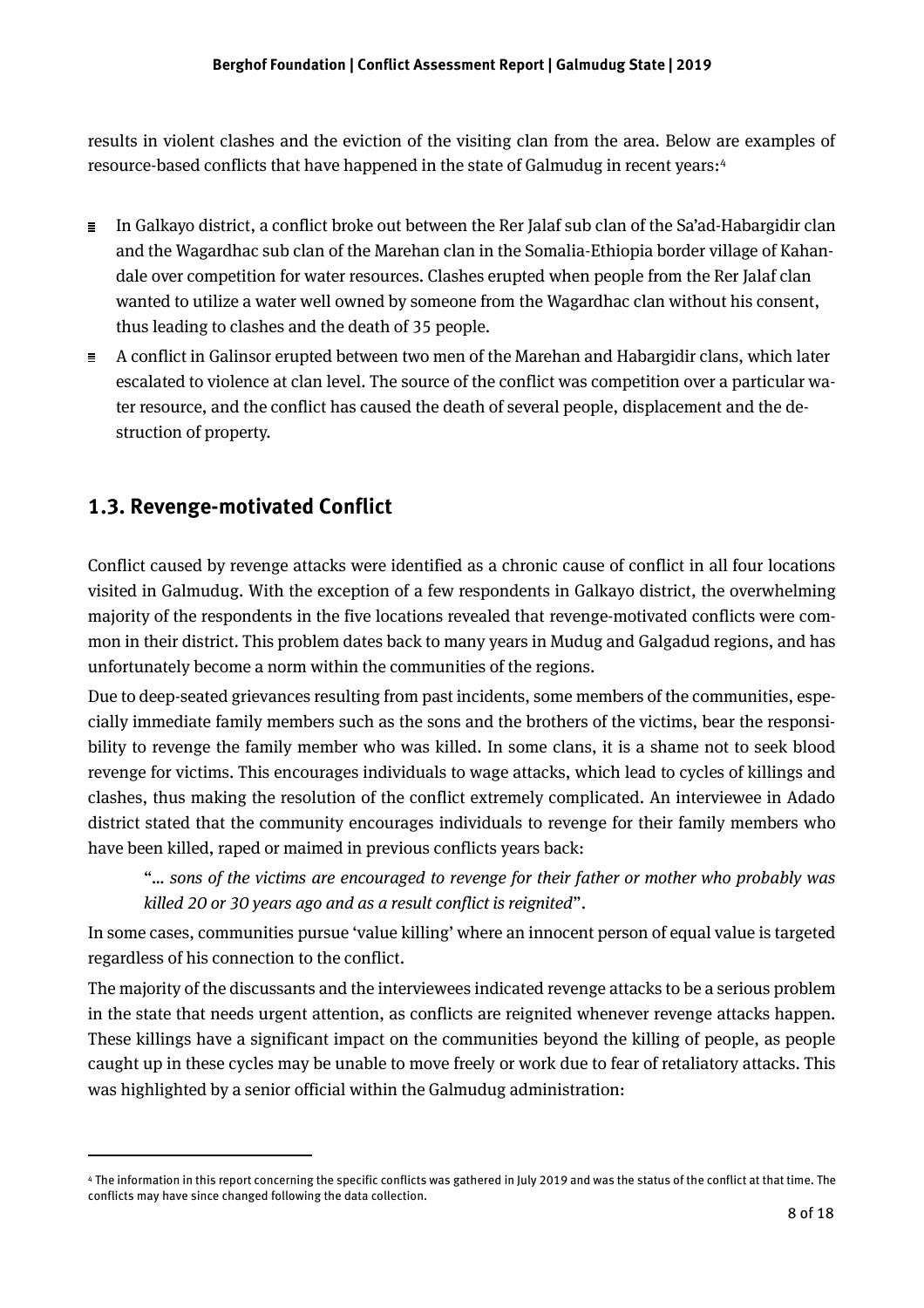*'…I am unable to move freely in the town because I may be targeted for a crime that was committed by my fellow clan members. Therefore I have to be careful'.*

#### <span id="page-8-0"></span>**1.4. Politically-motivated Conflict**

Though there has been no politically-motivated violent conflict in the state in the recent past, all the discussants and interviewees held the view that politics (e.g. competition for power and resources among the political actors and clans) is the source of much division and animosity among the communities in Galmudug. Since the contentious formation of Galmudug State in 2015 in Adado district, this competition has been heightened, each party seeking to get the biggest share of the power and resources. According to the interviewees, this has led to each clan/community blaming the others for accumulating power and resources at the expense of the other clans/communities.

For many discussants, the political dynamics in Galmudug took a dramatic turn when the Galmudug regional administration led by President Haaf entered into an agreement with ASWJ in Djibouti in December 2017 to form an inclusive administration in Galmudug. The issues agreed in the talks, such as the capital city of the state and the home of parliament, further complicated the political dynamics. For example, communities in Adado district claim that the parliament, which was initially based in their town, was moved to the Dhusamareb without consulting with them. During his visit to the region in January 2018, President Mohamed Abdullahi Farmajo promised the communities in Adado that the parliament was going to be based in their town, contrary to the agreement in Djibouti. According to the interviews in Adado district, the community's feeling of betrayal was exacerbated by the federal government's recent agreement with ASWJ, which institutionalized the relocation of the parliament to Dhusamareb district.

Furthermore, due to grievances arising from competition for power and resources, some discussants in Abudwaq and Adado districts believe that Dhusamareb, currently the capital city of Galmudug, is not accessible to many communities outside of Dhusamareb. Some communities in Abudwaq district argued that they, together with other communities, especially those in Hurshe district, do not feel welcome in the capital city due to perceived grievances against the ASWJ administration. According to this group, the communities in Hurshe accuse ASWJ for supporting the rival Herale community. These same people in Abudwaq district argued that there is a need for genuine reconciliation between them and the communities in Dhusamareb – especially ASWJ – in order for them to access the capital city freely.

#### <span id="page-8-1"></span>**1.5. Further Causes of Conflict**

Conflict in Galmudug is also inherently connected to weak governance structures and the lack of effective institutions to enforce law and order. Since government institutions were destroyed during the civil war, the country has lacked the effective institutional capacity to resolve conflict and deal with its aftermath. Respondents such as religious leaders and community elders, as well as government actors in several districts mentioned this lack of capacity on the part of the government to implement the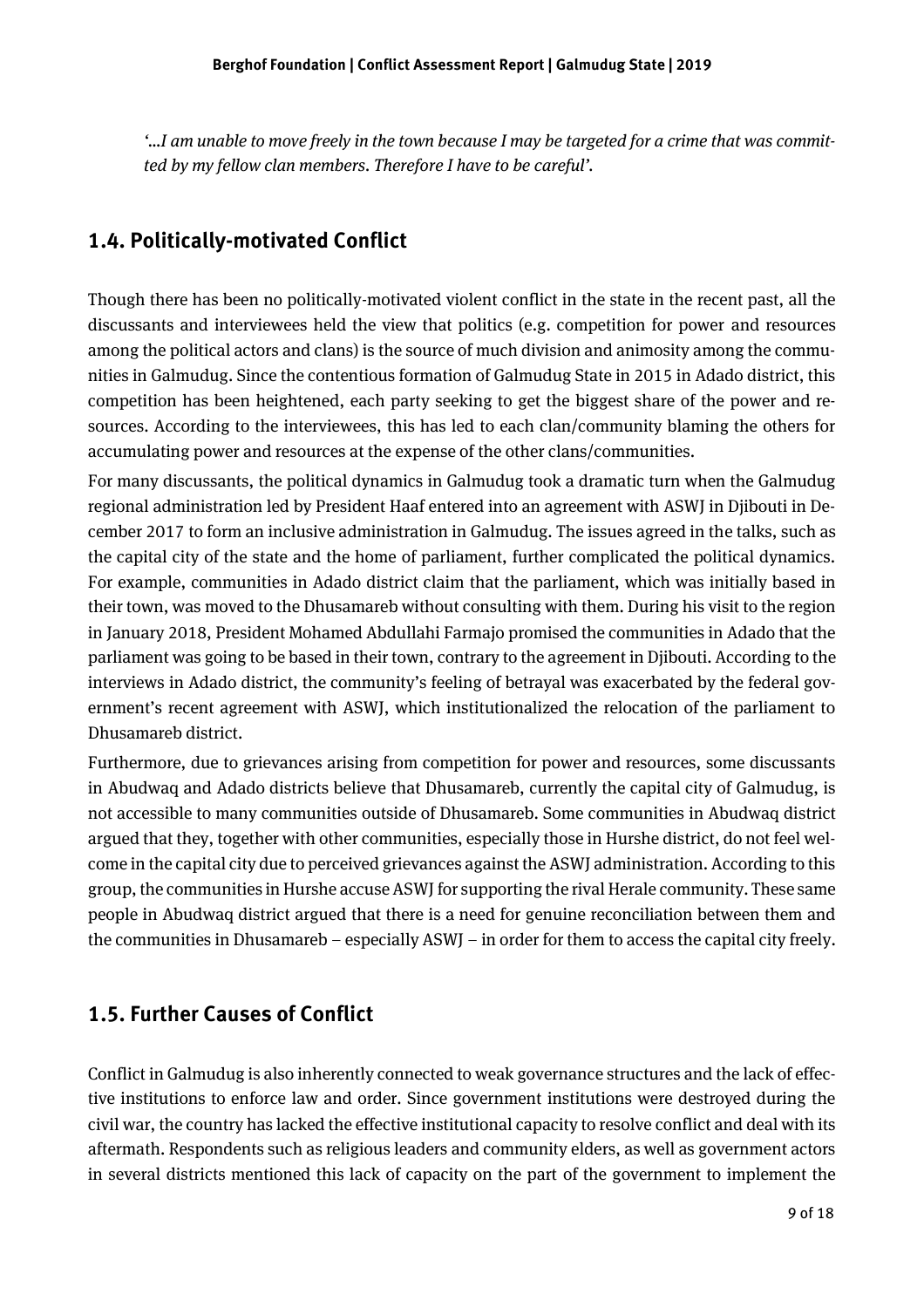agreements reached during mediation processes. One interviewee in Adado noted that if the government agencies' capacity to deal with conflicts were increased, they could halt conflict before it escalates to violence:

*"…recently Danab security forces reconciled two communities by burying a water well which was the source of the conflict between the communities.… To me, this was the best solution to the conflict, because when conflicting parties see the presence of security forces who can enforce law and order in their area, they stop fighting".*

Poverty and unemployment among the youth were also identified as a cause for conflict by a number of discussants in Galkayo, Dhusamareb, Adado and Mogadishu districts, including regional and federal MPs in Galkayo and Mogadishu. Respondents such as religious leaders and youth in several districts also held a similar view. According to a political analyst in Adado district, the absence of employment opportunities in the region have created a situation of hopelessness among the youth, thus making them vulnerable to joining militia groups.

Tribalism and the creation of clan militia groups to protect clan interests have also contributed to the occurrence of violent conflicts in Galmudug. Many discussants argued that in order to protect the superiority of their clans within society, clan members create militia groups who will fight on behalf of other clan members during conflict. According to many respondents, this increases conflict and competition overall among clans.

## <span id="page-9-0"></span>**2. Effects of Conflict**

As with every violent conflict, the civilians bear the brunt of the conflicts in Galmudug. According to the majority of the discussants in all five of the locations visited, the conflicts have had a tremendous effect on local residents, including loss of life, displacement of people, loss of livelihoods and loss of property. The discussants frequently mentioned killings, maiming of people and displacement as the common effects of conflict, with women and children being the most affected members of the community, as mentioned specifically by the women's groups in several districts.

Additionally, certain interviewees such as regional MPs and officials from the Galmudug administration, as well as youth and religious leaders noted that local conflicts have caused hatred and animosity among the communities of the warring factions due to the death and destruction caused during conflict. Several other local conflicts also affect the local economy of the districts where the conflicts take place; this is often the case when supply of commodities to local markets are affected by conflict.

According to interviewees in Adado and Galkayo districts, the effects of conflict are heavily dependent on the kind of weapons used during conflict. They believe that when weapons like machine guns are used, it causes much destruction and loss of life. However, it is important to note that land and resource-based conflicts and revenge-motivated conflicts tend to be more violent than politically-motivated conflicts.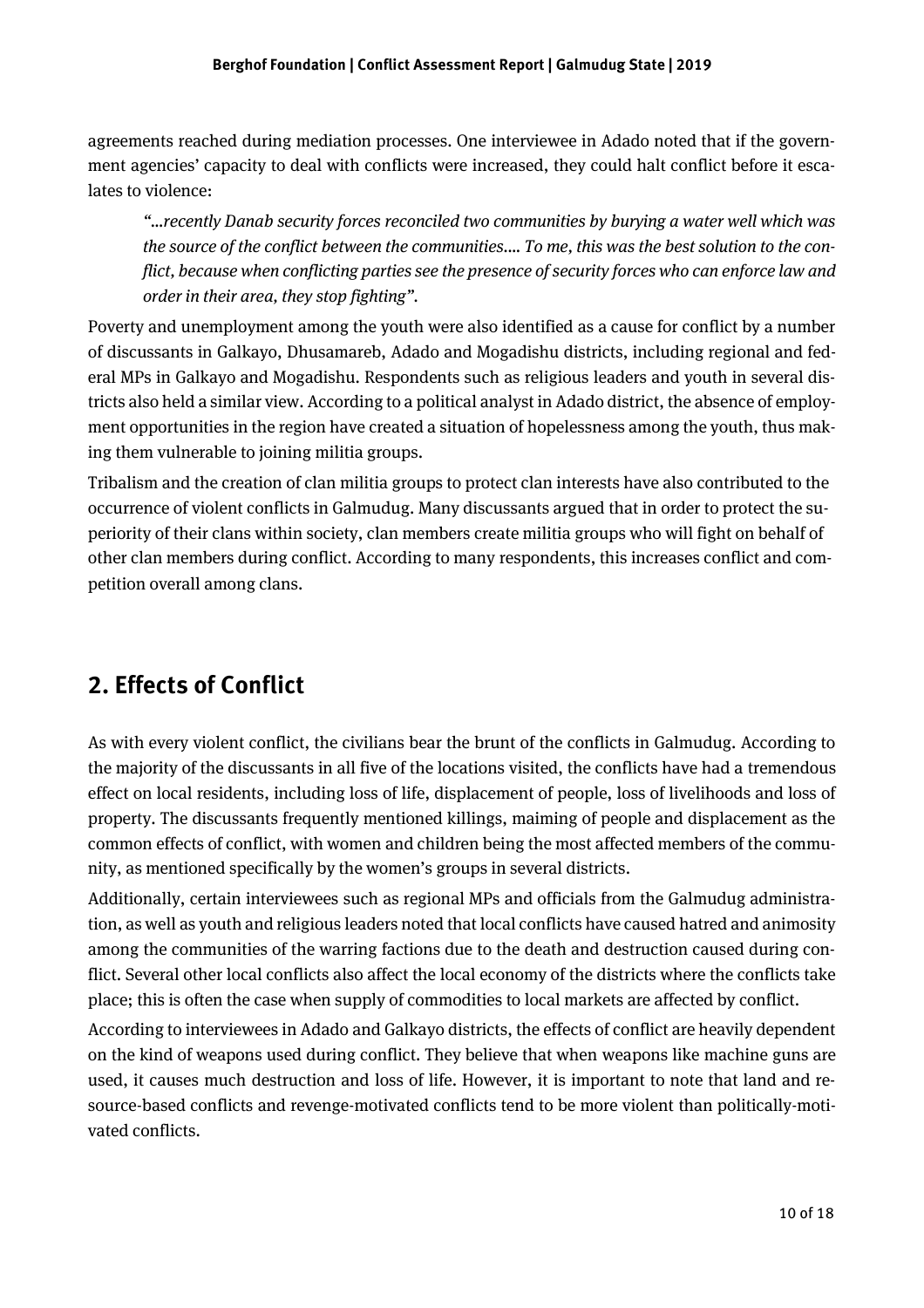## <span id="page-10-0"></span>**3. Actors in Conflict and Peace in Galmudug**

The current situation in Galmudug with regard to conflict and peace is very complex – as many of the people in the four locations rightfully pointed out during the field mission. Different individuals and societal groups are often involved, either as drivers of conflict or (potential) peacemakers, or as both. The interviewees were asked about their opinion of who they perceive to be primary actors in conflict. They were also asked about who could play a decisive role in the resolution of conflict. When questioned about the drivers of conflict in their regions, differences in perception can be seen in all four locations. What became clear in the discussions on this topic is the lack of trust and deep cleavages that exist among the societal groups in Galmudug. Blame for conflict is often placed on other groups with little recognition of the role that one's one group plays. This fragmentation was noticeable in all locations.

Politicians were repeatedly mentioned throughout all towns and by many respondents as one of the key drivers of conflict. In order to gain political influence and recognition, some fund conflicts and mobilize their respective clans. Many are seen as corrupt and as people who chase their own interests and the interests of their clans – rather than the interests of the entire community.

The business community is seen as the second-biggest driver of conflict in Galmudug after the politicians. Many people, especially youth and political representatives throughout the region, mentioned that some businesspeople ignite conflicts in order to profit financially from them – be it through the selling of weapons and food items or because general food prices increase during times of conflict. However, they were also frequently mentioned as important actors in reconciliation activities, since representatives from the business community also fund conferences and security for such activities. Without such funding, such activities would often not be possible.

Most of the interviewees perceive ASWJ as a key actor in Galmudug. However, the opinions about the group's role in conflict vary strongly throughout the region. Especially in Adado and Galkayo, ASWJ is seen as a main driver of conflict. Most of the people questioned in Adado mentioned them first when asked about spoilers of peace and some even complained that their people were being "hijacked" by ASWJ in Dhusamareb. ASWJ is often perceived as power-hungry and as an organization that hides their clan-interest behind a religious façade.

Elders and religious leaders are seen by respondents from most societal groups as the moral authorities in the community. As such, they traditionally have a lot of power and influence, which they can use to promote either conflict or peace. Both elders and religious leaders were mentioned most often as leading actors in conflict resolution and reconciliation activities. Many interviewees from all societal groups emphasized the important role of elders in the Xeer system. However, traditional elders can also fuel conflicts and encourage their clan members to fight. Especially youth groups seem skeptical of the moral authority of some traditional elders and repeatedly mentioned them as potential drivers of conflict.

It was pointed out by some respondents – especially the women – that youth are primary actors in conflict as they are the ones who mainly do the fighting. Many people felt that young people without jobs and perspectives can be easily persuaded to take up arms against each other. However, many respondents also recognized the youth's potential in conflict resolution and reconciliation activities.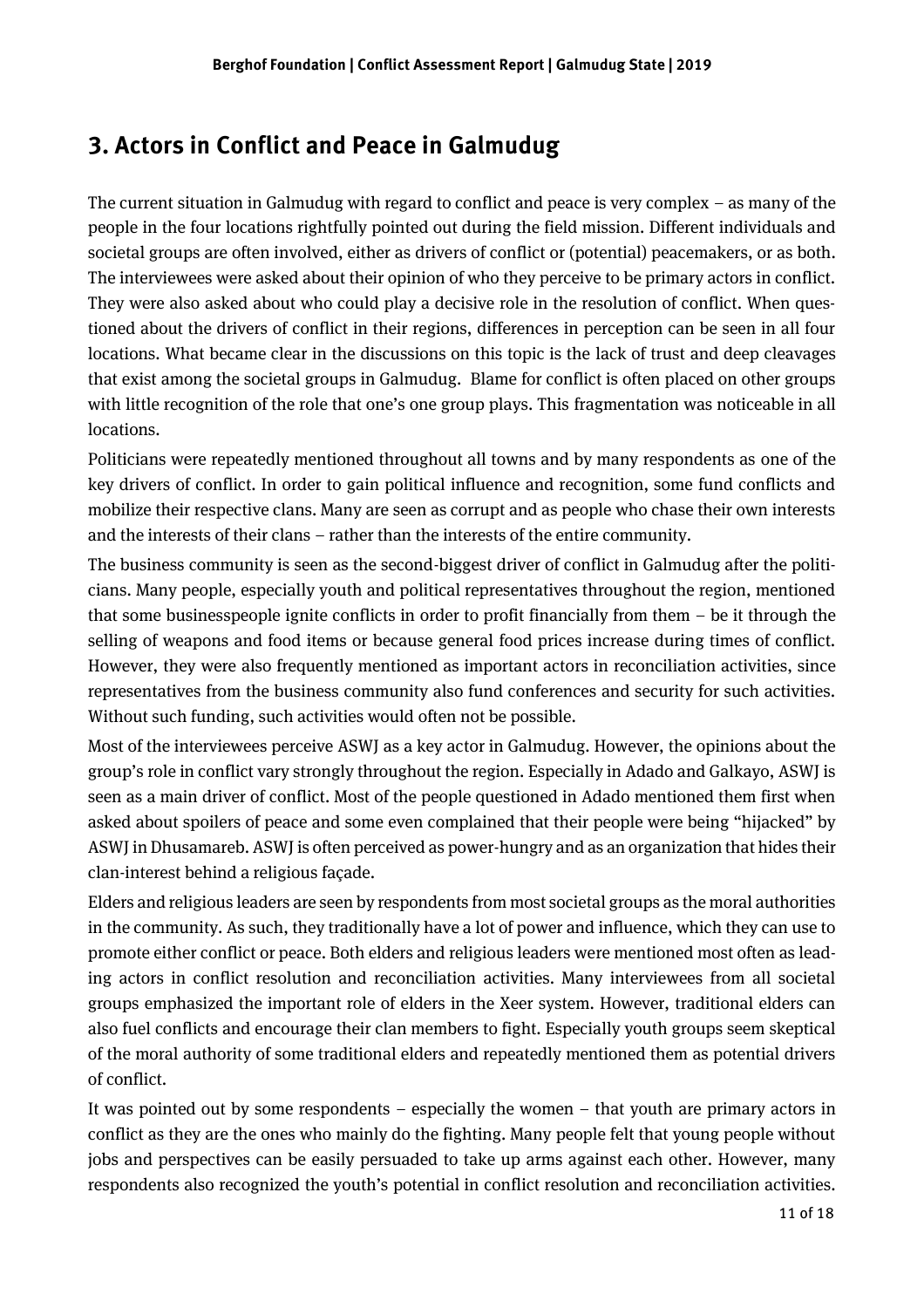The youth groups themselves emphasized the role they can play – or already play – in reconciliation activities. Active and motivated youth play an important role in raising awareness and in persuading their peers to stop fighting. They also strive for more youth inclusion, political participation, and social cohesion between communities.

Women were barely mentioned as drivers of conflict but many people pointed out the role that they can play in mobilizing for peace and reconciliation activities. Women themselves, similar to the youth groups, often emphasized the important role that they can and should be playing in conflict situations and advocated for more space to do so. One last societal group mentioned sometimes as a driver of conflict is poets, who traditionally have an important place in Somali culture. However, those interviewees who mentioned poets also added that their influence has declined in recent years.

### <span id="page-11-0"></span>**4. Mechanisms of Conflict Resolution in Galmudug**

When asked about existing mechanisms of conflict resolution, the traditional legal system in Somalia employed by the elders – the Xeer system<sup>5</sup> – was constantly mentioned throughout the region. In this system, the elders of the various clans play a key role and nearly everyone asked in the four locations acknowledged that traditional elders do indeed play a leading role in conflict resolution in their communities. They are chosen as judges because of their knowledge and wisdom. Most of the interviewees – even the youth groups – still see the community elders as the ones to lead conflict resolution initiatives. In the case of conflict between two different clans, the elders of a neighboring clan can sometimes intervene as a third party and try to resolve the conflict.

Nevertheless, some of the groups asked pointed out that the Xeer system does not always work effectively and is not comprehensive enough, as it does not, for example, apply between wider clans and it does not address the root causes of conflicts. While all groups of elders in all locations emphasized their own role in reconciliation activities, some of them also pointed out that the Xeer works for conflicts between sub clans but that there are currently no reconciliation mechanisms for conflict between wider clans. All Xeer laws and principles derive from oral telling throughout generations and different clans therefore have different inherited laws and principles that do not always apply to other clans.

Especially the youth groups argued against the Xeer system in its current form. One youth group pointed out the need for a unified Xeer system throughout Galmudug so that it can properly resolve conflicts in the region, while another explained that some elders currently use the Xeer system for their own financial benefit and are thus one of the main drivers of conflict. Yet regardless of one's opinion on the Xeer system, many discussants were clear about the fact that the initiatives carried out by community elders and religious leaders to manage and resolve conflicts have not been sufficient to transform conflict, thus leaving many conflicts unresolved and thus re-emerging. One reason why the efforts

 $\overline{a}$ 

<sup>5</sup> The traditional conflict management system in Somalia is known as *Xeer*. Community elders are the main actors in this system and dispense swift and inexpensive legal solutions to the communities. This traditional system is widely recognized as a code of conduct for settling disputes and keeping the peace between clans and between members of the communities.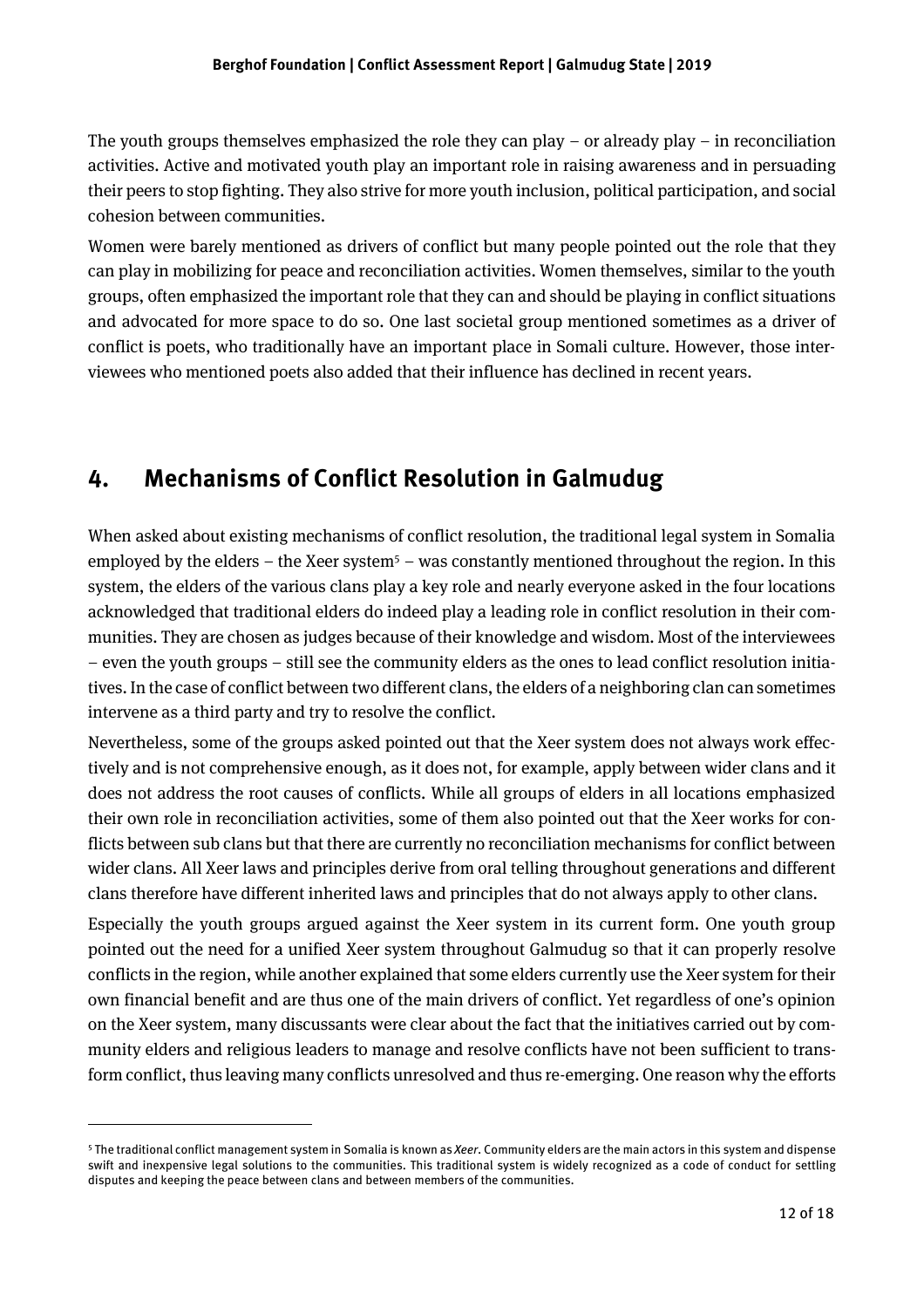of the traditional elders/religious leaders have not been sufficient to resolve conflict may be that the root causes of the conflict are not addressed, but rather the elders use Somali and Islamic culture to encourage people to forgive each other. While many people, including elders, pointed out the important and active role of youth and women with regard to conflict resolution, these actors are generally not invited to traditional reconciliation meetings and conferences, which are exclusively led by traditional elders. In sum, the hierarchy in conflict resolution mechanisms seems quite clear for most: The elders are expected to lead the activities while all other groups are there to assist them where needed – mainly through awareness raising (youth and women) or funding (business community).

Furthermore, the escalation of violent conflict in Galmudug State can be attributed to the absence of effective mechanisms to address the root causes of the conflicts. According to the youth discussants in several locations, as well as some government officials, there are no effective district peace committees in Galmudug State and the traditional elders who lead the conflict resolution processes lack the capacity to address the root causes. Some youth discussants also complained about the general lack of knowledge and skills by members of the Somali communities to resolve conflict. Some youth, as well as federal and regional member of parliaments, also attributed the escalation of conflict to the proliferation of arms in the region and the weak capacity of the regional administration to implement the agreements reached during mediation processes. Many interviewees emphasized the need for more frequent and more comprehensive reconciliation activities and strengthened governmental institutions. Lastly, several interviewees noted that conflicts erupt among communities due to a lack of mechanisms that raise awareness on the need to live peacefully as neighbors and share resources equally.

### <span id="page-12-0"></span>**5. Political Participation and Power Sharing in Galmudug**

When asked about the possibilities for political participation in Galmudug, people gave very different answers. Politicians, elders and business people mostly stated that the political processes are inclusive and open for everyone while youth and women groups often pointed out that they are being sidelined from political processes. Especially women's groups emphasized that they are treated as a minority and that they must actively push for their rights in order to be heard. The 25 per cent representation of women in political positions should only be the beginning and women need to use the current momentum to strive for full equality in the political system. One youth group confirmed that especially women are not encouraged to participate in politics, even when there are no written laws hindering them from applying for political positions.

With regard to the 4.5 formula<sup>6</sup> for power sharing and whether it is a viable system or not, this question elicited a strong and uniformed response from the interviewees. In all locations and among all respondents, there was not a single positive statement about the 4.5 system. On the contrary, the majority of the statements were quite negative. Many different people from all groups in society lamented the fact

l

<sup>6</sup> The 4.5 formula is a system of fixed proportional representation of Somali clans. An equal number of places is allotted to each of the four major Somali clan-families, and a half place to minorities and to women. This formula has been used to determine the representation in the various peace conferences that have taken place over the years as well as for transitional governments, and it is still in use today. There remains a reliance on the 4.5 formula for political power sharing at various levels of government despite widespread objections to the formula in society.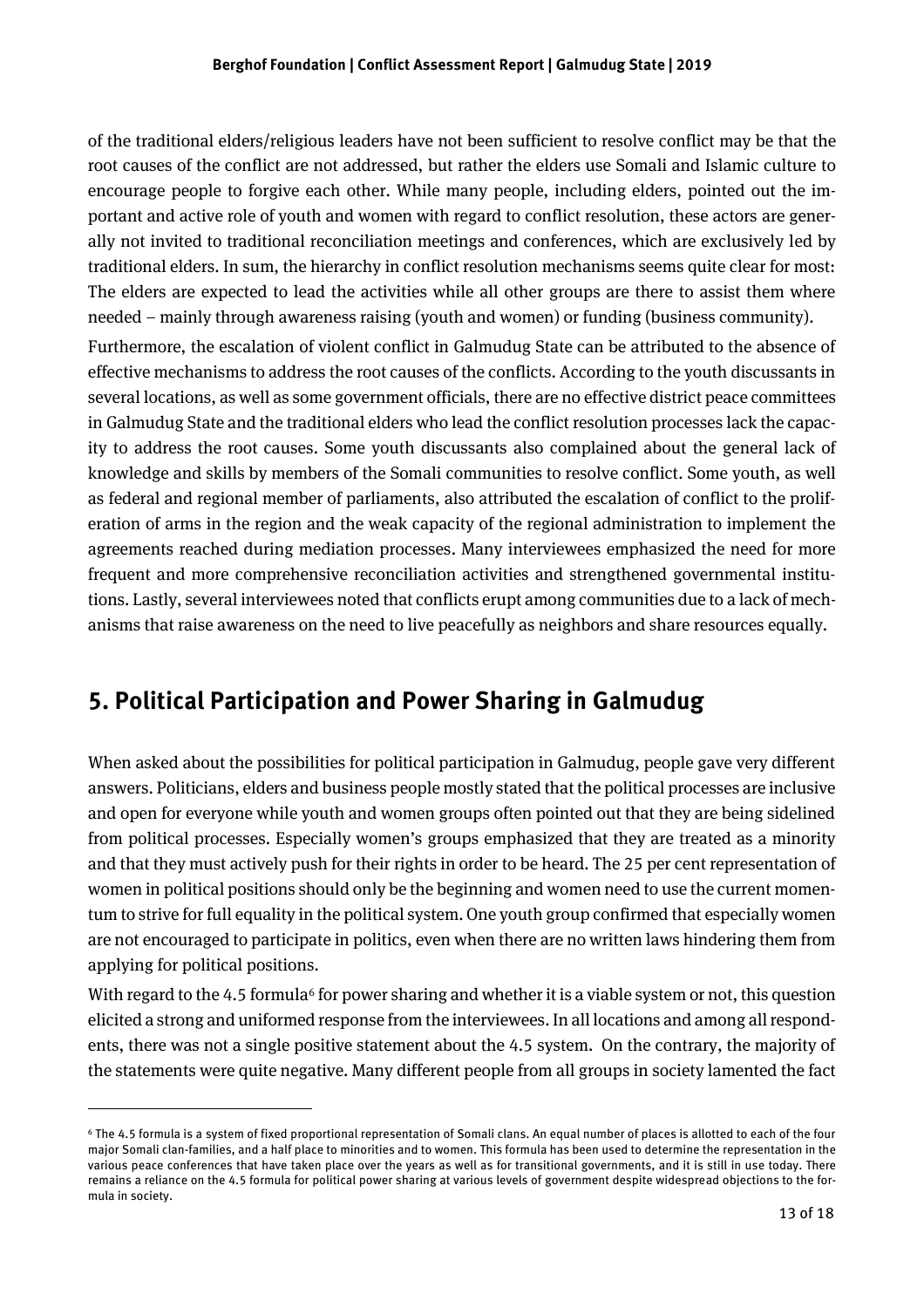that the 4.5 system is still in use after all these years, even though it was only supposed to be a temporary solution. The more pragmatic of these people said it was indeed a "solution at the time", and it must be used until a better alternative is found. Yet others say it was never a good solution and openly question why it is still in use all these years later.

The people of Galmudug clearly see the 4.5 system as unjust. They would welcome an alternative to the system. Some people from various groups mentioned the "one-person, one vote" system as an alternative, although there is little expectation that this will be implemented soon. Many of the respondents – in particular elders, women and youth – feel that the 4.5 formula is dividing the Somalia people "as never before" and separating them into different communities. Furthermore, people were clearly unhappy with the fact that this system refers to people as "others", leaving some groups behind, "demoralizing" them or "eclipsing their political participation." In this sense, some respondents felt that the system was un-Islamic and against Somali culture.

Quite a few respondents, particularly in the government and in the business community, stated that the 4.5 system is not applicable to Galmudug, and instead the 11-clan system is used in the state. The 11-clan system was frequently mentioned as a system that guarantees that every clan is well represented in Galmudug State and that certain posts are reserved for certain clans. Yet many of the interviewees see this system not as an ideal solution, but rather as a pragmatic solution that needs to be in place until a better alternative has been found. Many people place high hopes in the "one-person onevote" system as well as a multi-party-system, which may be carried out in 2021. The people of Adado specifically see themselves highly disrespected in the current political system in Galmudug and feel that they have been suppressed by other actors. Although the 11-clan-system in theory makes sure that all clans are represented, many feel that the strong clans dominate the minority clans and in practice some seats are open to only the most powerful and influential clans.

### <span id="page-13-0"></span>**6. Perspectives on Federalism**

Similar to the responses about the 4.5 formula, the people of Galmudug who were interviewed were mainly negative with regard to federalism and its top-down implementation in their country. Many different people say that the federal system in Somalia has divided the Somali people among clan lines. Among other consequences, the people felt that this has led to states being dominated by certain clans. This, in turn, has led to a situation that limits the freedom of movement in Somalia, as certain clans must remain in certain states and would not necessarily be welcomed elsewhere.

The most common response with regard to federalism was that there is a significant lack of understanding about the concept of federalism. Many of those interviewed felt that people generally do not understand federalism and more awareness and education is needed. One women's group felt that federalism as such was actually a good thing, but that Somalis have been interpreting it wrong and this has led to a lot of confusion. Many respondents, particularly the youth in the districts visited, felt that the implementation of federalism has led to conflict between the federal member states (FMS) and the Federal Government of Somalia (FGS). The roles and responsibilities between the FMS and the FGS are not clear, and there is too much competition and unnecessary fighting.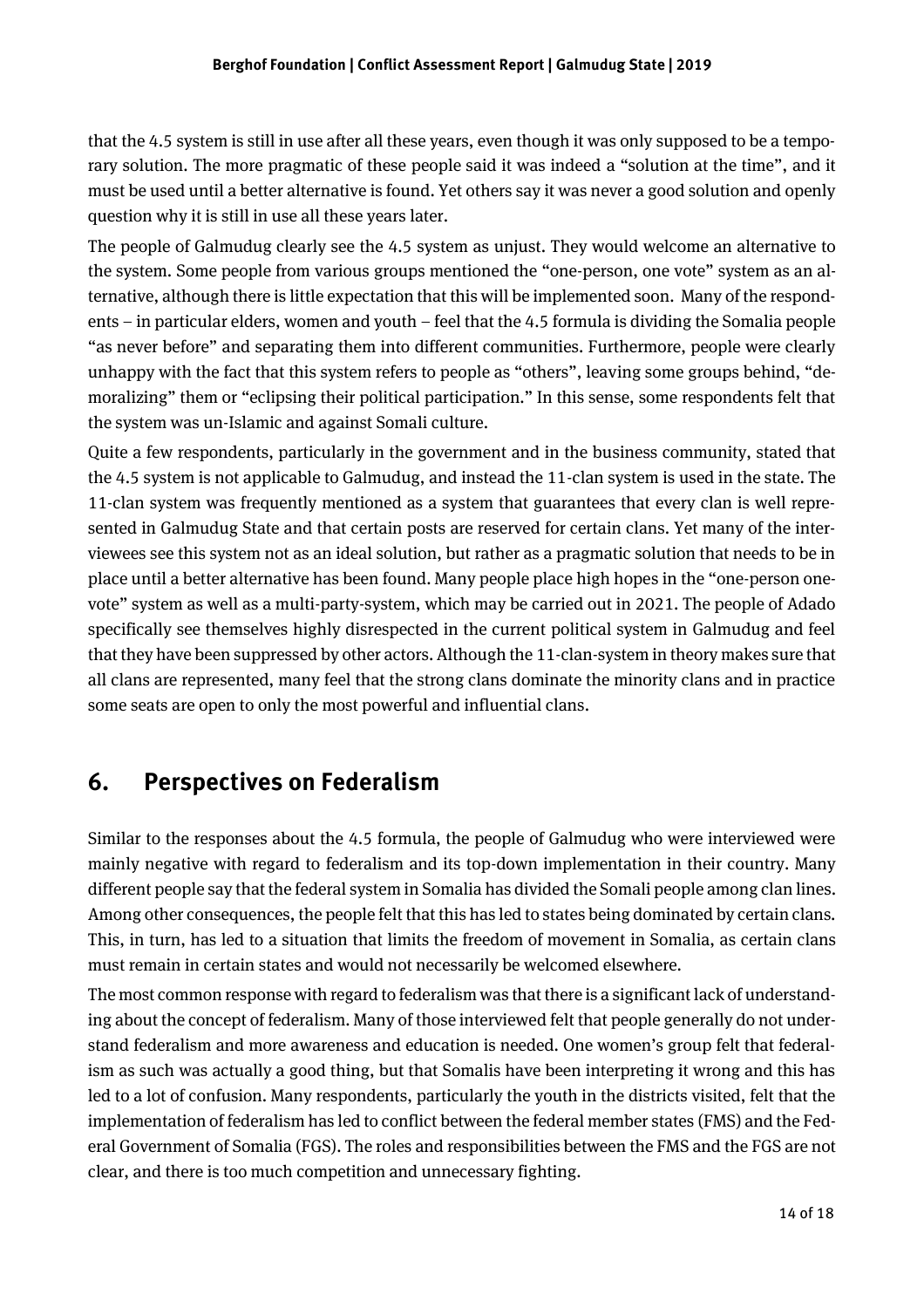Lastly, a great deal of respondents felt that federalism was not applicable to Somalia – as it was intended for countries with many different people and Somalis all share the same language and culture – or they felt that the concept was forced upon them (by foreigners) without having any say in the matter. Several people advocated for a strong, unitary system. It is highly interesting to note that the negative feelings towards federalism in Somalia were mentioned by respondents across all societal groups without exception, and some of the strongest voices against federalism came from the government actors and the youth.

### <span id="page-14-1"></span><span id="page-14-0"></span>**7. Challenges and Needs for Reconciliation in Galmudug State**

#### **7.1. Challenges of Reconciliation**

In spite of the vast differences of opinion among citizens of the various towns in Galmudug State with regard to power sharing, the role of the federal government, perceived grievances and suggested solutions to the various conflicts, when it came to discussing the challenges of and needs for reconciliation, the responses across the geographical and demographic divides were markedly similar. It is clear that all citizens struggle with the same challenges and have the same urgent needs.

The challenge that was mentioned most often was the lack of funding or resources that are needed in order to carry out reconciliation initiatives. This can be understood as a lack of money for transport to the conflict hot spots or to be able to bring the conflict parties together. The three groups that mentioned this challenge the most was elders, government actors and the business community, which makes sense as it is often the elders and government who are called upon to act in situations of conflict, yet they often do not have the capacity to do so. Thus, the business community is then pressed upon to support the initiative financially.

The other challenge of reconciliation that was mentioned many times in each town is the overall lack of security and the fact that those groups or individuals who attempt to make peace are often put in danger. There is a very real threat of violence to peacemakers in Galmudug. This is particularly interesting in light of the fact that people across Galmudug think that their security is generally good. Yet the threat to peacemakers seems to be genuine. It is also interesting to note that specifically the youth mentioned this challenge more than other groups, which may say something about the particular danger young people are in when they make efforts to encourage peace. For instance, one youth group in Galkayo explained how they were attacked at a checkpoint when they travelled to a place outside of town to speak to a militia group that had set up a checkpoint on the road to Adado.

This lack of security is intrinsically connected with the next most often mentioned challenge, which can be summarized as weak administration, rule of law and institutions. This was described in various ways by the respondents but denotes a severe lack of capacity on the part of the government to either react to conflict taking place, implement peace agreements or initiate any conflict resolution activities.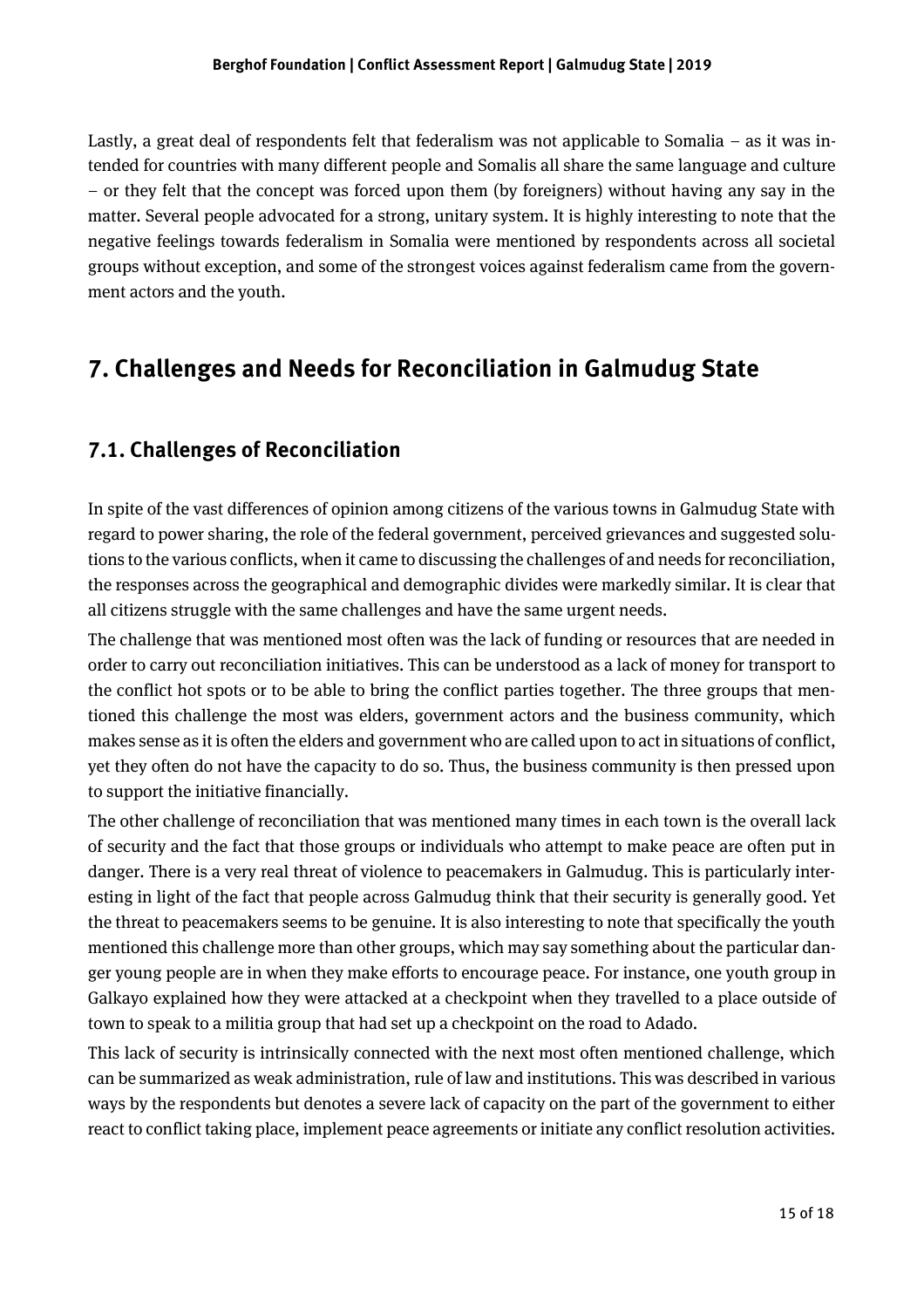Interestingly, this challenge was mentioned much more often by the groups interviewed in Dhusamareb and Adado, rather than elsewhere, and there it was the youth and elders who mentioned it the most.

One last challenge that was mentioned by all respondents in all locations was the lack of compromise and/or the lack of will to reconcile. Unfortunately, the information given by those interviewed wasn't comprehensive enough to understand who exactly is perceived as not being willing to reconcile, but it is clear that these challenges lead to broken peace deals, as the outcomes of agreements are not respected. All of these challenges combined then lead to the re-emergence of conflicts in the sense that historical, unresolved conflicts are never dealt with comprehensively and satisfactorily and thus continue to cause problems.

Beyond these commonalities, the people of Galmudug had diverse perspectives on other challenges to reconciliation and on why the prevalence of conflict in Galmudug is so high. For some, it was related to the weaknesses of the conflict resolution mechanisms themselves – the Xeer system doesn't address the root causes of conflict or the compensation that families are required to pay is too high – while others related it to the lack of capacity and skills of the peacemakers themselves. For many others, the simple luck of trust that exists among individuals and communities in the state is one of the greatest challenges. Overall, a lack of education, the dire economic situation and the lack of equality and justice were other challenges that need to be overcome to make reconciliation possible.

#### <span id="page-15-0"></span>**7.2. Needs for Reconciliation**

When the groups and individuals in Galmudug were asked their thoughts on the urgent needs to ensure genuine reconciliation in their state, the most common response and that which came with the most explanation was the need for dialogue. Respondents described this in different ways – "platforms to bring people together", "opportunities for people to share their grievances", "consultation among the people" – yet it was quite clear that one priority for all sectors of society was having a space where people could come together and talk to each other. This was mentioned in all towns in which interviews were carried out and by almost all of the different groups interviewed.

The next most often mentioned need for reconciliation was to strengthen the institutions of governance, including law enforcement, the justice system, and local administrations and to increase the capacity for key ministries. These issues were particularly relevant for business people, professionals and government actors/politicians in Dhusamareb and Adado.

Another issue that is extremely important for the citizens of Galmudug is the need to empower and increase the capacity of peacemakers in society. There does not seem to be any lack of individuals and groups willing to act for peace, but their skills could be enhanced. Moreover, the specific role that certain groups play – elders and peace committees, for instance – could be strengthened or made more visible. It is important to note here that this was mentioned by all societal groups and in all towns visited in Galmudug.

Equally as important as capacity building for peacemakers is the need for awareness raising in the communities – awareness about the consequences of conflict, the need for peaceful co-existence and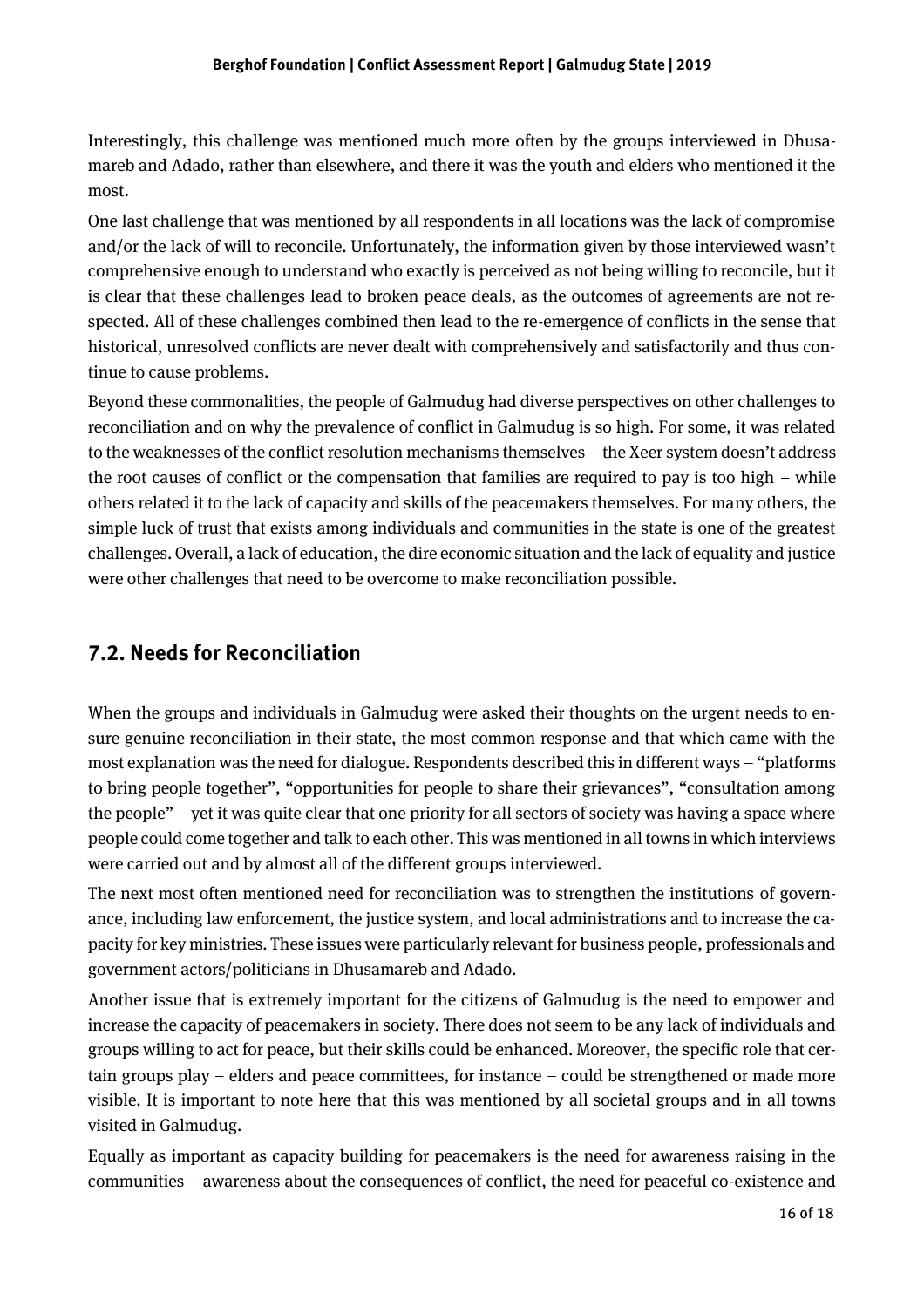the opportunities for conflict resolution. Although mentioned by many groups, the women's groups and professionals were particularly enthusiastic about awareness raising, which may stem from the fact that they feel that this is something that they can and should take on in their communities and which they already spend their time doing to a certain extent.

The broader needs of education, development and job opportunities were mentioned to a great extent as well, although these needs are relevant for the overall development, statebuilding and peacebuilding processes in Somalia and are thus not unique needs for reconciliation. Nevertheless, it is clear that for many people of Galmudug, expecting genuine reconciliation to be successful is only wishful thinking if the economic situation and level of literacy continue to remain so low.

## <span id="page-16-0"></span>Conclusion and Policy Recommendations

This study investigated the opinions of Somalis in certain districts of Galmudug State on issues of conflict, in particular the actors involved in conflict and peacemaking, the mechanisms used to resolve conflict, the challenges to conflict resolution as well as the needs of the people with regard to reconciliation. The perceptions of the people on thematic matters such as the 4.5 system, federalism and political participation were also examined, in order to have a more comprehensive understanding of the conflict dynamics in the state. Although it was not possible to visit all locations in Galmudug, the authors nevertheless feel confident that due to the wide coverage of the study, the views in this report are representative of people living across the state. The analysis of this study has brought significant insight into a number of pressing issues in Galmudug State.

It is clear from the findings that conflict and its effects are having a tremendous impact on the people of Galmudug State. Death, displacement, and the loss of property are only the most visible effects of conflict. The detrimental effect that conflict has on the local economies and the ever-persistent fear and mistrust among communities and clans are further effects that the citizens of Galmudug must suffer through on a continual basis. Thus, there is great interest on the part of the people to definitively resolve ongoing conflict and prevent new conflict from breaking out. There are also a great many people willing and able to act as peacemakers and peacebuilders in Galmudug State, including women, youth, religious leaders, traditional elders, the business community and the administration. Yet these groups of people struggle to collectively or individually resolve conflict due to a lack of resources and capacity across the state.

In order to provide the current and potential peacebuilders of Galmudug State a context more conducive to resolving conflict and ensuring reconciliation among communities, and to allow the various actors to collaborate with each other for successful and sustainable conflict resolution, the Berghof Foundation makes the following recommendations:

The citizens of Galmudug must be provided with more opportunities to discuss with each other and  $\equiv$ enter into dialogue on certain issues. This could take the form of formal or informal reconciliation